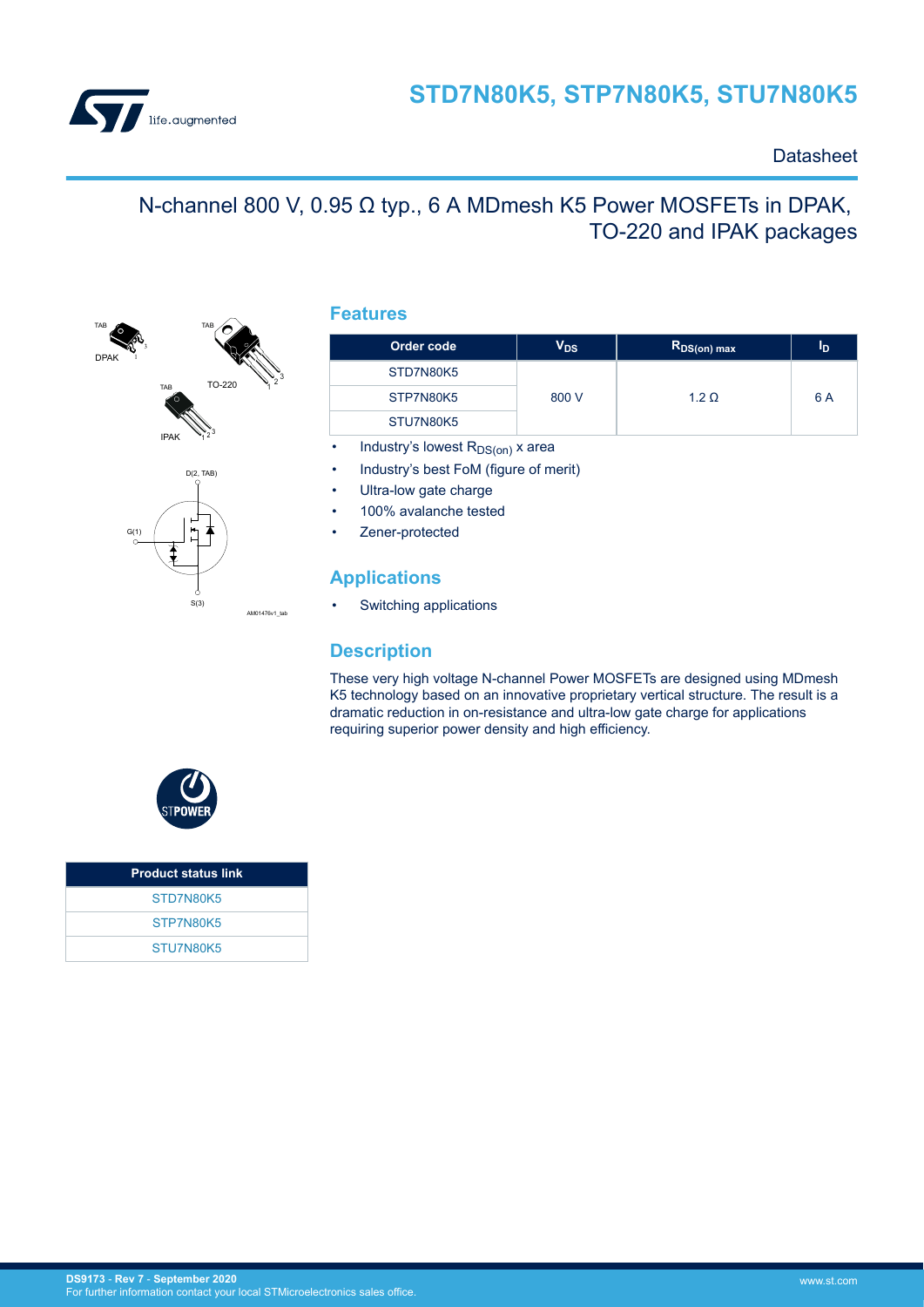<span id="page-1-0"></span>

# **1 Electrical ratings**

|  |  |  | Table 1. Absolute maximum ratings |  |
|--|--|--|-----------------------------------|--|
|--|--|--|-----------------------------------|--|

| <b>Symbol</b>             | <b>Parameter</b>                                                                                       | <b>Value</b>   | <b>Unit</b>    |
|---------------------------|--------------------------------------------------------------------------------------------------------|----------------|----------------|
| $V_{GS}$                  | Gate-source voltage                                                                                    | ± 30           | $\vee$         |
| $\mathsf{I}_{\mathsf{D}}$ | Drain current (continuous) at $T_C = 25 °C$                                                            | 6              | $\overline{A}$ |
| $I_{\text{D}}$            | Drain current (continuous) at $T_c$ = 100 °C                                                           | 3.8            | A              |
| $IDM$ <sup>(1)</sup>      | Drain current (pulsed)                                                                                 | 24             | $\mathsf{A}$   |
| $P_{TOT}$                 | Total power dissipation at $T_C = 25$ °C                                                               | 110            | W              |
| $I_{AR}$                  | Max current during repetitive or single pulse avalanche<br>(pulse width limited by T <sub>imax</sub> ) | 2              | $\overline{A}$ |
| $E_{AS}$                  | Single pulse avalanche energy<br>(starting T <sub>J</sub> = 25 °C, $ID=IAS$ , V <sub>DD</sub> = 50 V)  | 88             | mJ             |
| $dv/dt$ <sup>(2)</sup>    | Peak diode recovery voltage slope                                                                      | 4.5            | V/ns           |
| $di/dt$ <sup>(2)</sup>    | Peak diode recovery current slope                                                                      | 100            | $A/\mu s$      |
| $dv/dt$ <sup>(3)</sup>    | MOSFET dv/dt ruggedness                                                                                | 50             | V/ns           |
| $T_{\rm i}$               | Operating junction temperature range                                                                   | $-55$ to $150$ | $^{\circ}$ C   |
| $T_{\text{stg}}$          | Storage temperature range                                                                              |                | $^{\circ}$ C   |

*1. Pulse width limited by safe operating area.*

*2. ISD ≤ 6 A, VDS(peak) ≤ V(BR)DSS*

3.  $V_{DS}$  ≤ 640 V

### **Table 2. Thermal data**

| <b>Symbol</b>         | <b>Parameter</b>                 |             | <b>Unit</b> |             |      |
|-----------------------|----------------------------------|-------------|-------------|-------------|------|
|                       |                                  | <b>DPAK</b> | TO-220      | <b>IPAK</b> |      |
| $R_{\text{thi-case}}$ | Thermal resistance junction-case |             | 1.14        |             | °C/W |
| $R_{thi-amb}$         | Thermal resistance junction-amb  | 62.5<br>100 |             | °C/W        |      |
| $R_{thip, cbb}$       | Thermal resistance junction-pcb  | 50          |             | °C/W        |      |

*1. When mounted on 1 inch² FR-4, 2 Oz copper board.*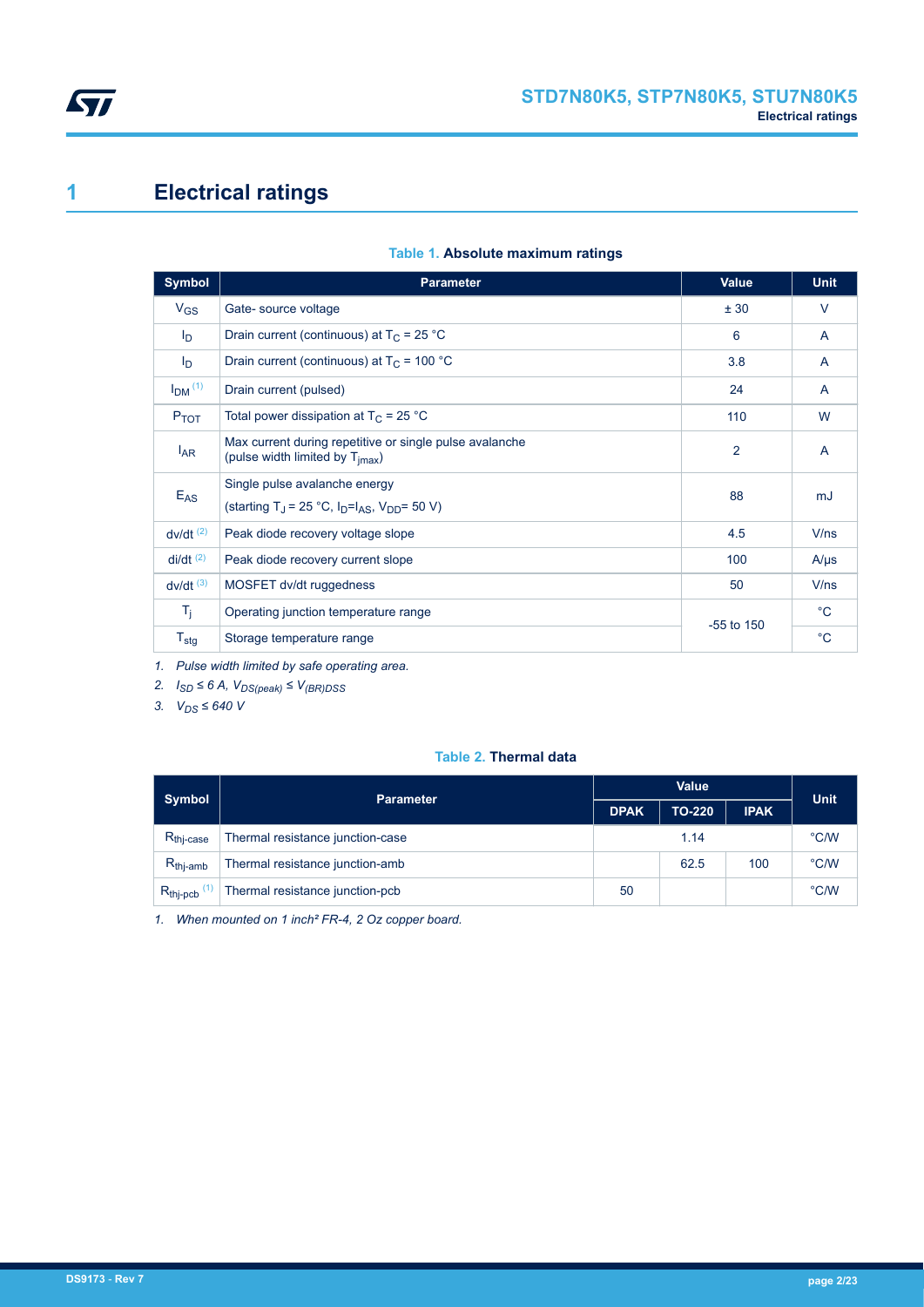

# **2 Electrical characteristics**

 $(T_{\text{CASE}} = 25 \text{ °C}$  unless otherwise specified).

| <b>Symbol</b>                      | <b>Parameter</b>                      | <b>Test conditions</b>                                       | Min. | Typ. | Max. | <b>Unit</b> |
|------------------------------------|---------------------------------------|--------------------------------------------------------------|------|------|------|-------------|
| $V_{(BR)DSS}$                      | Drain-source breakdown<br>voltage     | $V_{GS} = 0$ V; $I_D = 1$ mA                                 | 800  |      |      | $\vee$      |
|                                    | Zero gate voltage drain               | $V_{GS}$ = 0 V; $V_{DS}$ = 800 V                             |      |      | 1    | μA          |
| <b>I</b> <sub>DSS</sub><br>current |                                       | $V_{GS}$ = 0 V; $V_{DS}$ = 800 V, Tc = 125 °C <sup>(1)</sup> |      |      | 50   | μA          |
| <b>I</b> GSS                       | Gate body leakage<br>current          | $V_{DS} = 0 V$ ; $V_{GS} = \pm 20 V$                         |      |      | ±10  | μA          |
| $V_{GS(th)}$                       | Gate threshold voltage                | $V_{DS} = V_{GS}$ , $I_D = 100 \mu A$                        | 3    | 4    | 5    | $\vee$      |
| $R_{DS(on)}$                       | Static drain-source on-<br>resistance | $V_{GS}$ = 10 V, $I_D$ = 3 A                                 |      | 0.95 | 1.2  | Ω           |

#### **Table 3. On/off states**

*1. Defined by design, not subject to production test.*

#### **Table 4. Dynamic**

| <b>Symbol</b>              | <b>Parameter</b>                            | <b>Test conditions</b>                                     | Min.                     | Typ.         | Max.                     | <b>Unit</b> |
|----------------------------|---------------------------------------------|------------------------------------------------------------|--------------------------|--------------|--------------------------|-------------|
| $C_{iss}$                  | Input capacitance                           |                                                            | $\overline{\phantom{a}}$ | 360          | $\overline{\phantom{a}}$ | pF          |
| C <sub>oss</sub>           | Output<br>capacitance                       | $V_{DS}$ = 100 V, f = 1 MHz, $V_{GS}$ = 0 V                |                          | 30           |                          | pF          |
| C <sub>rss</sub>           | Reverse transfer<br>capacitance             |                                                            |                          | $\mathbf{1}$ | -                        | pF          |
| $C_{O(tr)}$ <sup>(1)</sup> | Equivalent<br>capacitance time<br>related   | $V_{GS}$ = 0 V, $V_{DS}$ = 0 to 640 V                      |                          | 47           | $\overline{\phantom{a}}$ | pF          |
| $C_{O(er)}$ $(2)$          | Equivalent<br>capacitance<br>energy related |                                                            |                          | 20           |                          | pF          |
| $R_G$                      | Intrinsic gate<br>resistance                | $f = 1$ MHz, $I_D = 0$ A                                   |                          | 6            |                          | Ω           |
| $Q_g$                      | Total gate charge                           | $V_{DD}$ = 640 V, $I_D$ = 6 A                              | $\overline{\phantom{a}}$ | 13.4         | $\overline{\phantom{a}}$ | nC          |
| $Q_{gs}$                   | Gate-source<br>charge                       | $V_{GS}$ = 0 to 10 V                                       | $\overline{\phantom{a}}$ | 3.7          | $\overline{\phantom{a}}$ | nC          |
| $Q_{gd}$                   | Gate-drain<br>charge                        | (see Figure 17. Test circuit for gate charge)<br>behavior) | $\overline{\phantom{a}}$ | 7.5          | ٠                        | nC          |

*1. Time related is defined as a constant equivalent capacitance giving the same charging time as Coss when VDS increases from 0 to 80% VDSS*

*2. Energy related is defined as a constant equivalent capacitance giving the same stored energy as Coss when VDS increases from 0 to 80% V<sub>DSS</sub>* 

<span id="page-2-0"></span>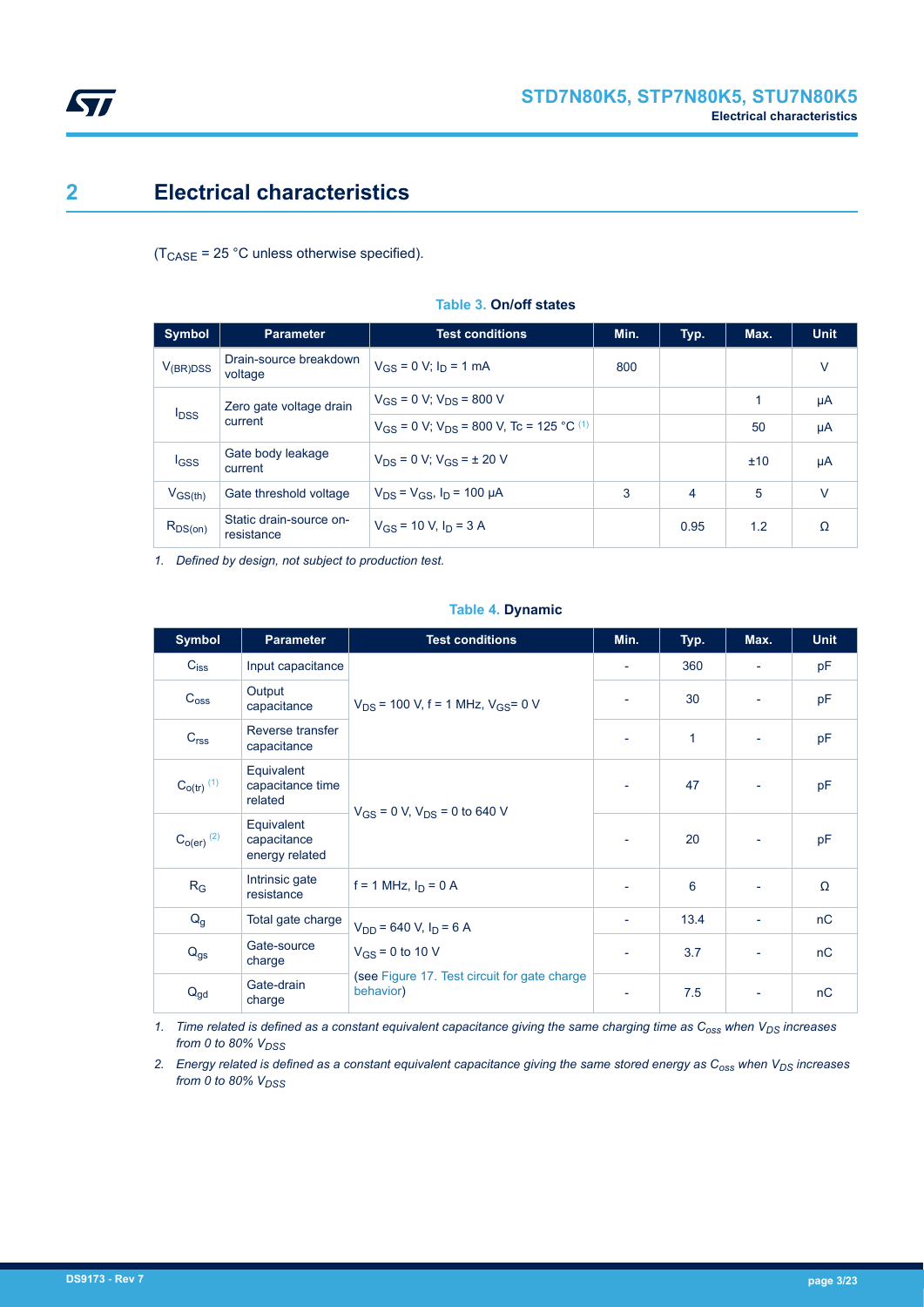#### **Table 5. Switching times**

| <b>Symbol</b> | <b>Parameter</b>       | <b>Test conditions</b>                                                                                        | Min.                     | Typ. | Max.                     | <b>Unit</b> |
|---------------|------------------------|---------------------------------------------------------------------------------------------------------------|--------------------------|------|--------------------------|-------------|
| $t_{d(on)}$   | Turn-on<br>delay time  | $V_{DD}$ = 400 V, $I_D$ = 3 A, R <sub>G</sub> = 4.7 $\Omega$ , V <sub>GS</sub> = 10 V                         | ٠                        | 11.3 | $\overline{\phantom{a}}$ | ns          |
| t,            | Rise time              | (see Figure 16. Test circuit for resistive load<br>switching times and Figure 21. Switching time<br>waveform) |                          | 8.3  | $\overline{\phantom{a}}$ | ns          |
| $t_{d(Off)}$  | Turn-off<br>delay time |                                                                                                               | $\overline{\phantom{0}}$ | 23.7 | $\overline{\phantom{a}}$ | ns          |
| t۴            | Fall time              |                                                                                                               | $\overline{\phantom{0}}$ | 20.2 | $\overline{\phantom{0}}$ | ns          |

| <b>Symbol</b> | <b>Parameter</b>                    | <b>Test conditions</b>                                                                                                                                 | Min.                     | Typ. | Max. | <b>Unit</b>    |
|---------------|-------------------------------------|--------------------------------------------------------------------------------------------------------------------------------------------------------|--------------------------|------|------|----------------|
| $I_{SD}$      | Source-drain<br>current             |                                                                                                                                                        | $\overline{\phantom{a}}$ |      | 6    | A              |
| $I_{SDM}$     | Source-drain<br>current<br>(pulsed) |                                                                                                                                                        |                          |      | 24   | $\overline{A}$ |
| $V_{SD}$ (1)  | Forward on<br>voltage               | $I_{SD} = 6$ A, $V_{GS} = 0$ V                                                                                                                         | -                        |      | 1.5  | $\vee$         |
| $t_{rr}$      | Reverse<br>recovery time            |                                                                                                                                                        | $\overline{\phantom{a}}$ | 315  |      | ns             |
| $Q_{rr}$      | Reverse<br>recovery<br>charge       | $I_{SD} = 6$ A, $V_{DD} = 60$ V<br>$di/dt = 100$ A/ $\mu$ s,<br>(see Figure 18. Test circuit for inductive load<br>switching and diode recovery times) |                          | 2.8  |      | μC             |
| <b>IRRM</b>   | Reverse<br>recovery<br>current      |                                                                                                                                                        |                          | 17.5 |      | A              |
| $t_{rr}$      | Reverse<br>recovery time            | $I_{SD} = 6 A, V_{DD} = 60 V$                                                                                                                          | ٠                        | 480  |      | ns             |
| $Q_{rr}$      | Reverse<br>recovery<br>charge       | $di/dt = 100$ A/ $\mu$ s,<br>$Ti = 150 °C$<br>(see Figure 18. Test circuit for inductive load<br>switching and diode recovery times)                   | $\overline{\phantom{a}}$ | 3.8  |      | $\mu$ C        |
| <b>IRRM</b>   | Reverse<br>recovery<br>current      |                                                                                                                                                        | $\overline{a}$           | 16   |      | A              |

#### **Table 6. Source drain diode**

*1. Pulsed: pulse duration = 300µs, duty cycle 1.5%*

#### **Table 7. Gate-source Zener diode**

| <b>Symbol</b> | <b>Parameter</b>              | Test conditions                | <b>Min</b> | Tvp. | <b>Max</b> | <b>Unit</b> |
|---------------|-------------------------------|--------------------------------|------------|------|------------|-------------|
| V (BR)GSO     | Gate-source breakdown voltage | $I_{GS}$ = ± 1 mA, $I_D$ = 0 A | ±30        |      |            |             |

The built-in back-to-back Zener diodes are specifically designed to enhance the ESD performance of the device. The Zener voltage facilitates efficient and cost-effective device integrity protection, thus eliminating the need for additional external componentry.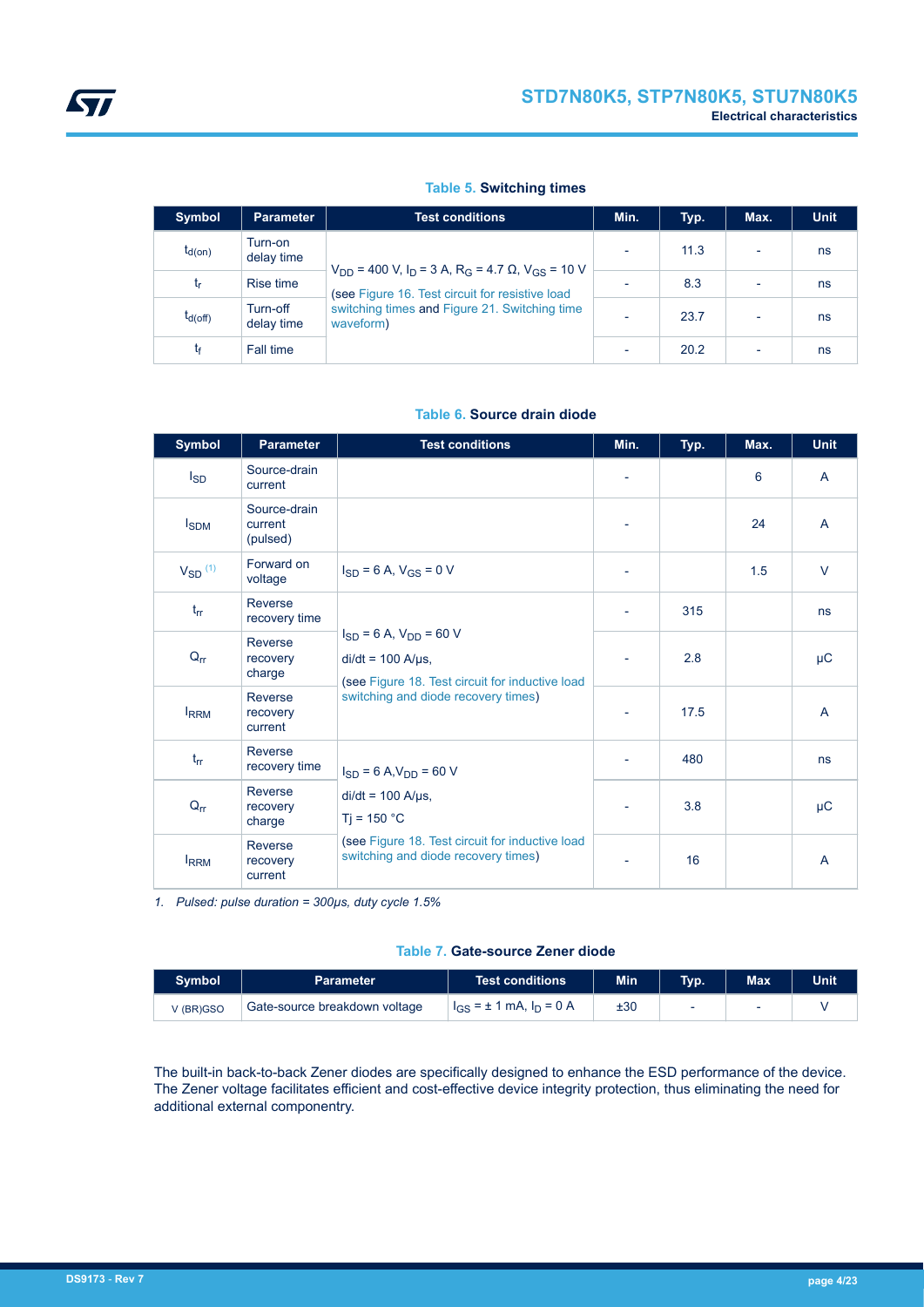<span id="page-4-0"></span>

## **2.1 Electrical characteristics (curves)**







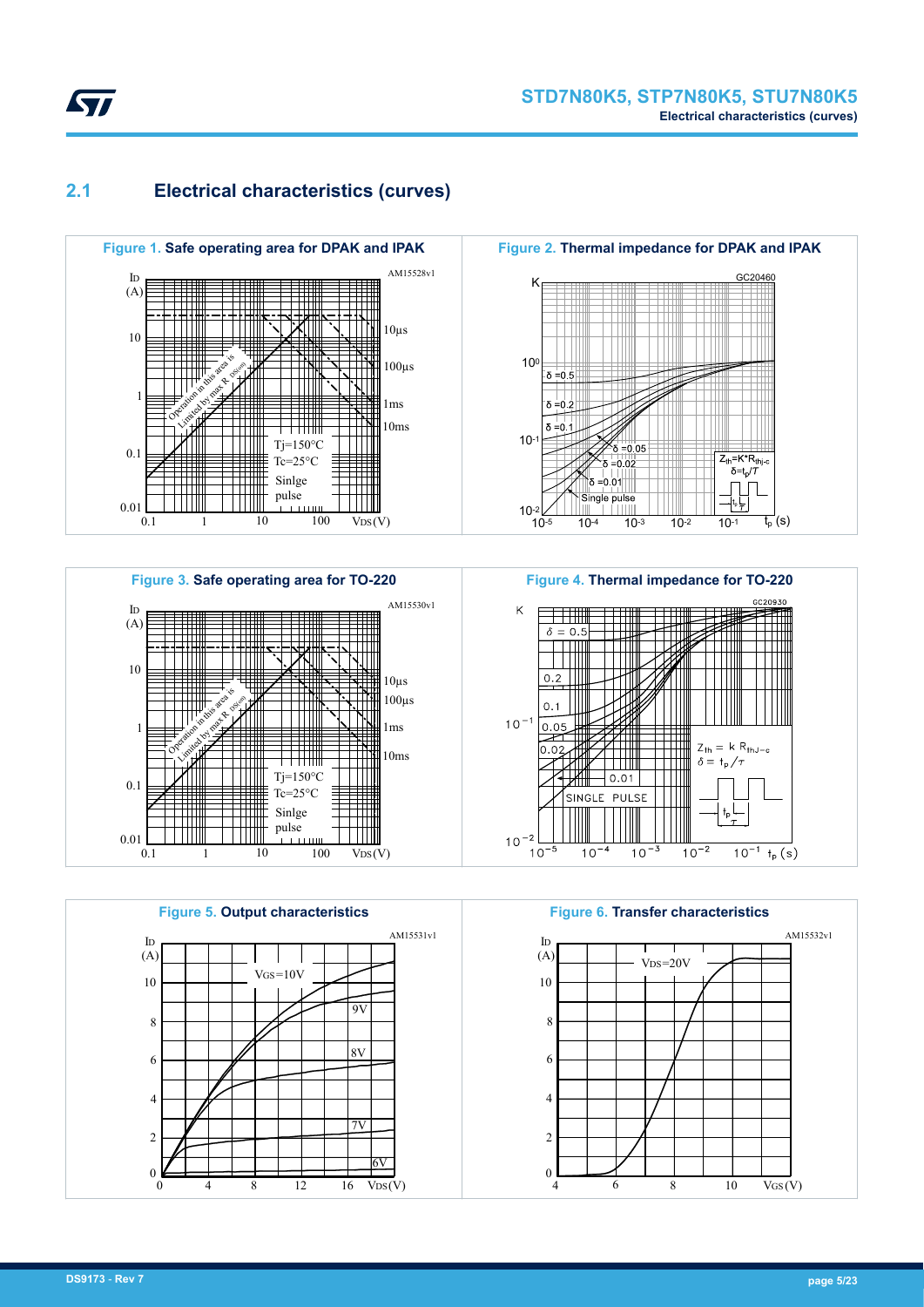













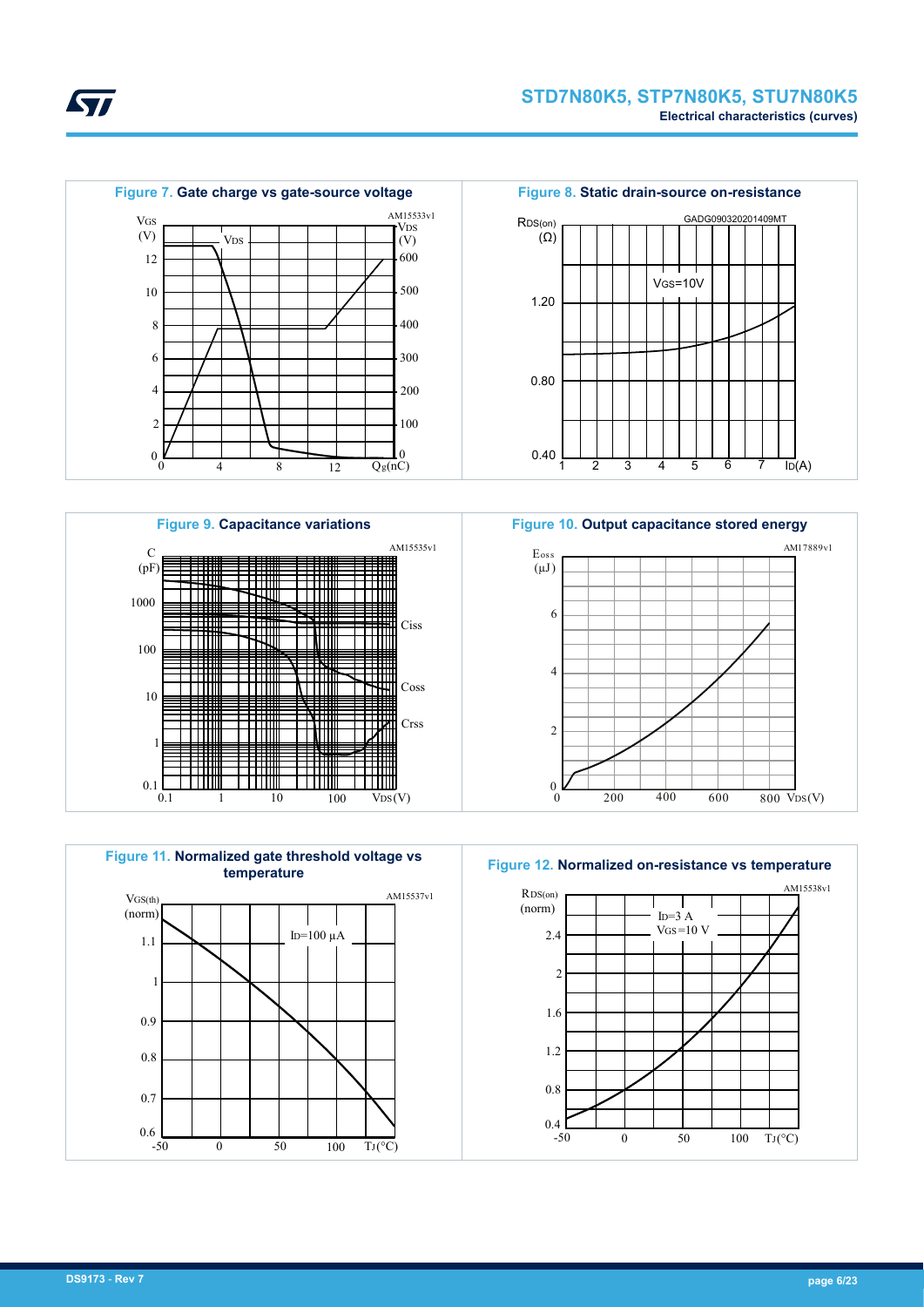



ST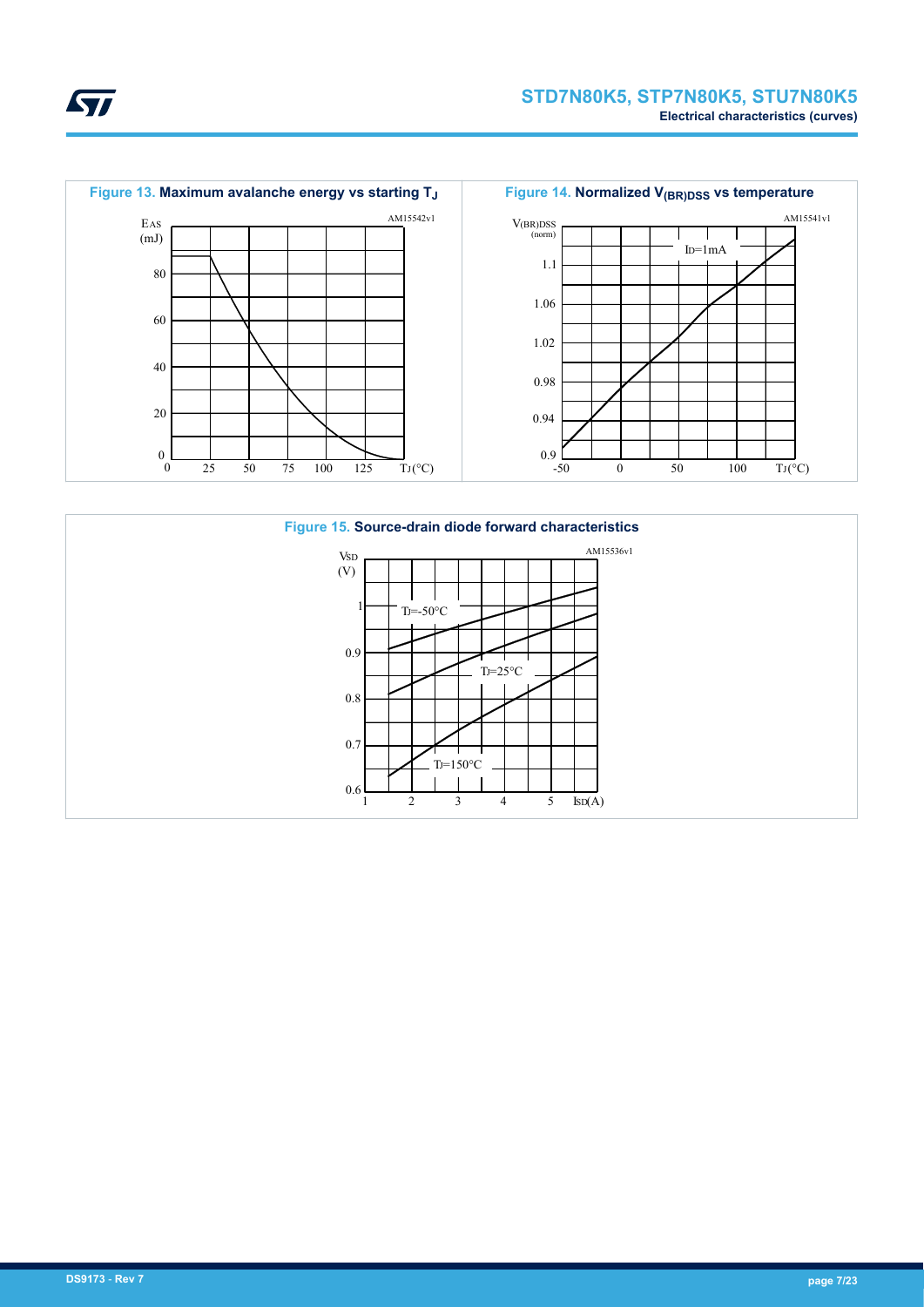<span id="page-7-0"></span>

# **3 Test circuits**











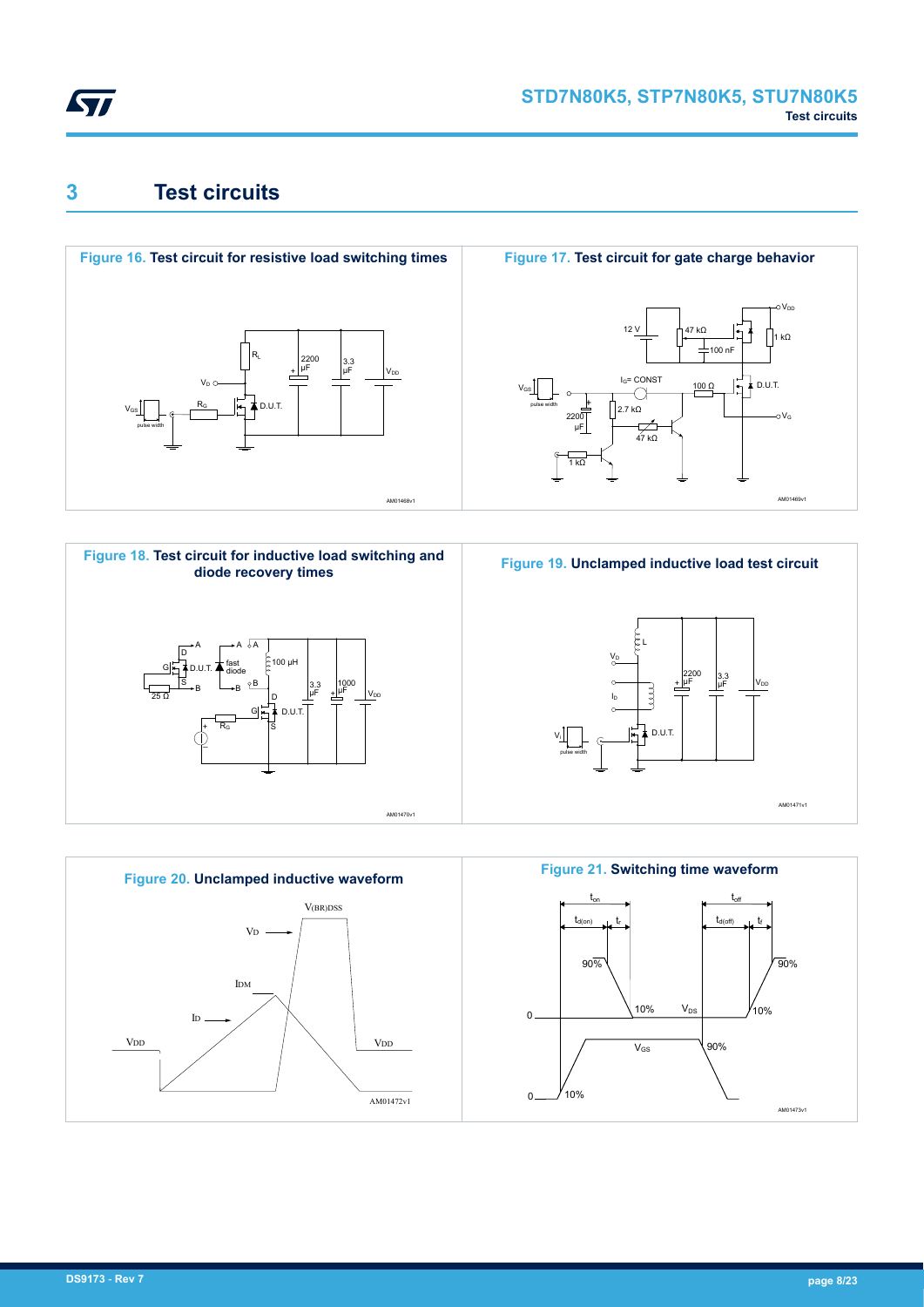<span id="page-8-0"></span>

# **4 Package information**

In order to meet environmental requirements, ST offers these devices in different grades of [ECOPACK](https://www.st.com/ecopack) packages, depending on their level of environmental compliance. ECOPACK specifications, grade definitions and product status are available at: [www.st.com.](http://www.st.com) ECOPACK is an ST trademark.

### **4.1 DPAK (TO-252) type C2 package information**

**Figure 22. DPAK (TO-252) type C2 package outline**











0068772\_type-C2\_rev29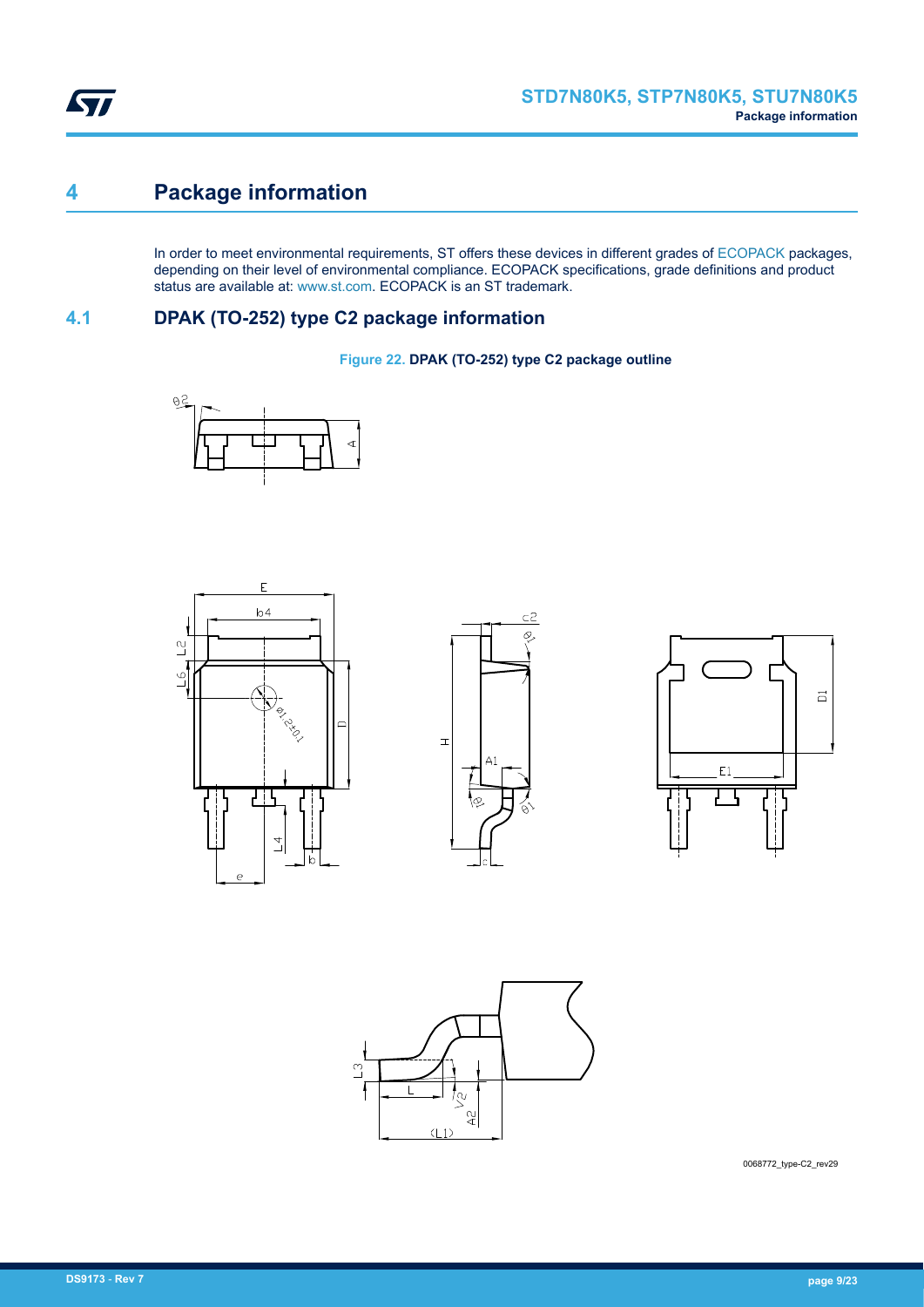| Dim.                              | $\mathop{\text{mm}}\nolimits$ |             |             |  |  |
|-----------------------------------|-------------------------------|-------------|-------------|--|--|
|                                   | Min.                          | Typ.        | Max.        |  |  |
| $\overline{A}$                    | 2.20                          | 2.30        | 2.38        |  |  |
| A1                                | 0.90                          | 1.01        | 1.10        |  |  |
| A2                                | 0.00                          |             | 0.10        |  |  |
| $\mathsf b$                       | 0.72                          |             | 0.85        |  |  |
| b4                                | 5.13                          | 5.33        | 5.46        |  |  |
| $\mathbf{C}$                      | 0.47                          |             | 0.60        |  |  |
| c2                                | 0.47                          |             | 0.60        |  |  |
| D                                 | 6.00                          | 6.10        | 6.20        |  |  |
| D <sub>1</sub>                    | 5.10                          |             | 5.60        |  |  |
| E                                 | 6.50                          | 6.60        | 6.70        |  |  |
| E <sub>1</sub>                    | 5.20                          |             | 5.50        |  |  |
| $\mathsf{e}% _{t}\left( t\right)$ | 2.186                         | 2.286       | 2.386       |  |  |
| $\mathsf H$                       | 9.80                          | 10.10       | 10.40       |  |  |
| L                                 | 1.40                          | 1.50        | 1.70        |  |  |
| L1                                |                               | 2.90 REF    |             |  |  |
| L2                                | 0.90                          |             | $1.25$      |  |  |
| L3                                |                               | 0.51 BSC    |             |  |  |
| L4                                | 0.60                          | 0.80        | 1.00        |  |  |
| L <sub>6</sub>                    | 1.80 BSC                      |             |             |  |  |
| $\theta$ 1                        | $5^{\circ}$                   | $7^{\circ}$ | $9^{\circ}$ |  |  |
| $\theta$ 2                        | $5^{\circ}$                   | $7^\circ$   | $9^{\circ}$ |  |  |
| V <sub>2</sub>                    | $0^{\circ}$                   |             | $8^{\circ}$ |  |  |

### **Table 8. DPAK (TO-252) type C2 mechanical data**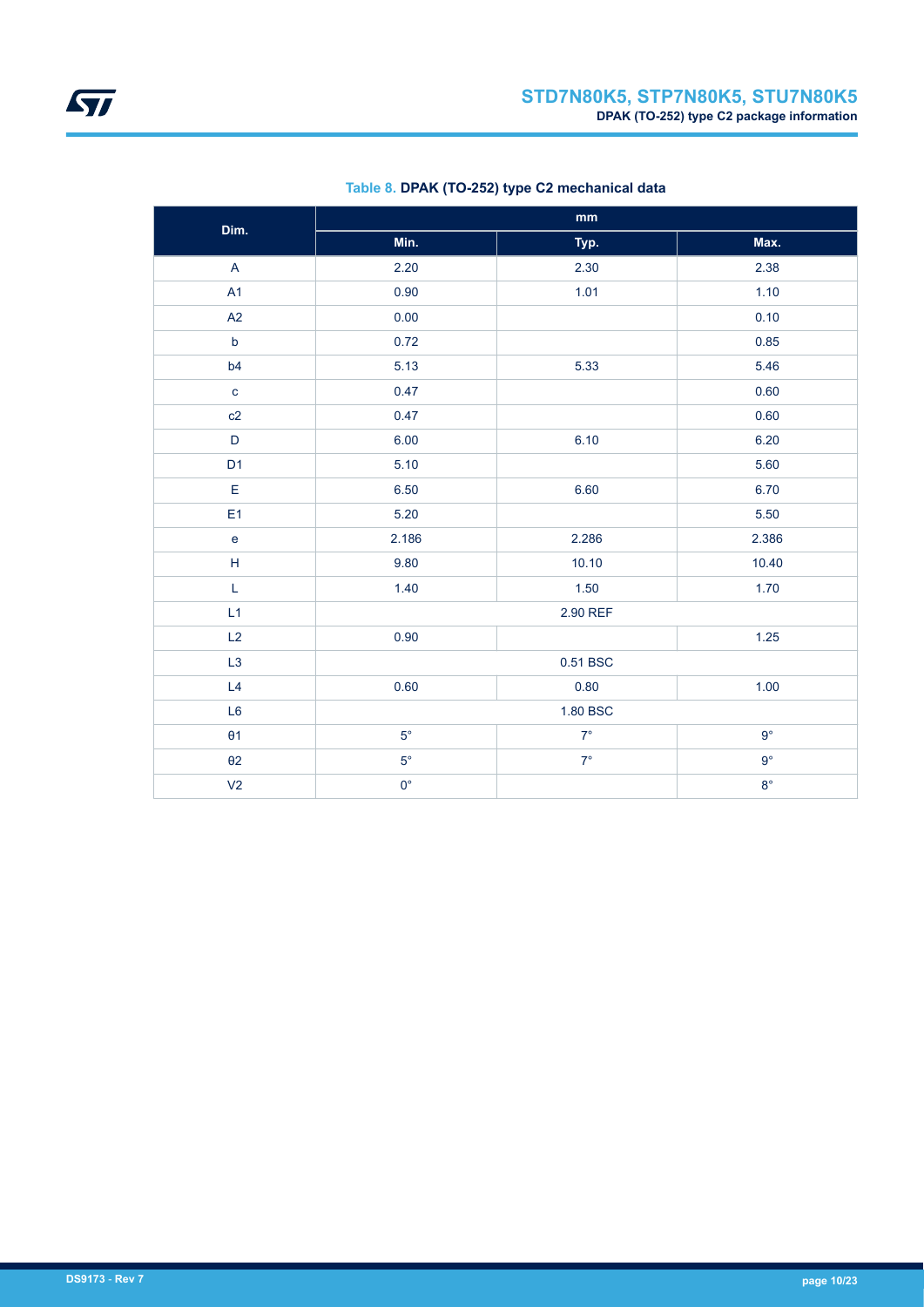<span id="page-10-0"></span>

### **4.2 DPAK (TO-252) type E package information**

**Figure 23. DPAK (TO-252) type E package outline**



0068772\_type-E\_rev.29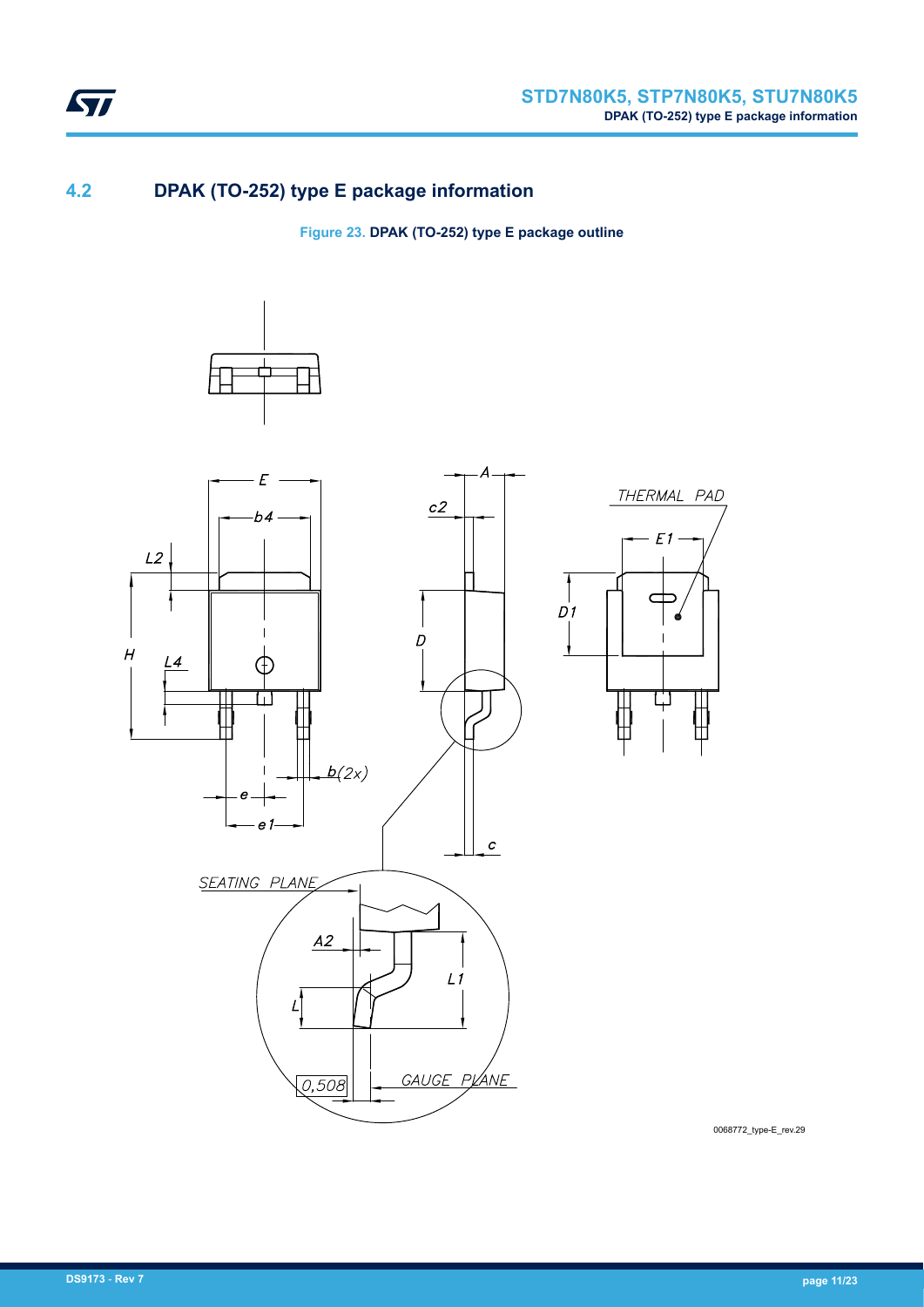| Dim.                              | $\mathop{\mathsf{mm}}\nolimits$ |       |       |  |  |  |
|-----------------------------------|---------------------------------|-------|-------|--|--|--|
|                                   | Min.                            | Typ.  | Max.  |  |  |  |
| $\mathsf{A}$                      | 2.18                            |       | 2.39  |  |  |  |
| A2                                |                                 |       | 0.13  |  |  |  |
| $\mathsf b$                       | 0.65                            |       | 0.884 |  |  |  |
| b4                                | 4.95                            |       | 5.46  |  |  |  |
| $\mathbf{c}$                      | 0.46                            |       | 0.61  |  |  |  |
| c2                                | 0.46                            |       | 0.60  |  |  |  |
| D                                 | 5.97                            |       | 6.22  |  |  |  |
| D <sub>1</sub>                    | 5.21                            |       |       |  |  |  |
| E                                 | 6.35                            |       | 6.73  |  |  |  |
| E <sub>1</sub>                    | 4.32                            |       |       |  |  |  |
| $\mathsf{e}% _{t}\left( t\right)$ |                                 | 2.286 |       |  |  |  |
| e <sub>1</sub>                    |                                 | 4.572 |       |  |  |  |
| H                                 | 9.94                            |       | 10.34 |  |  |  |
| L                                 | 1.50                            |       | 1.78  |  |  |  |
| L1                                |                                 | 2.74  |       |  |  |  |
| L2                                | 0.89                            |       | 1.27  |  |  |  |
| L4                                |                                 |       | 1.02  |  |  |  |

### **Table 9. DPAK (TO-252) type E mechanical data**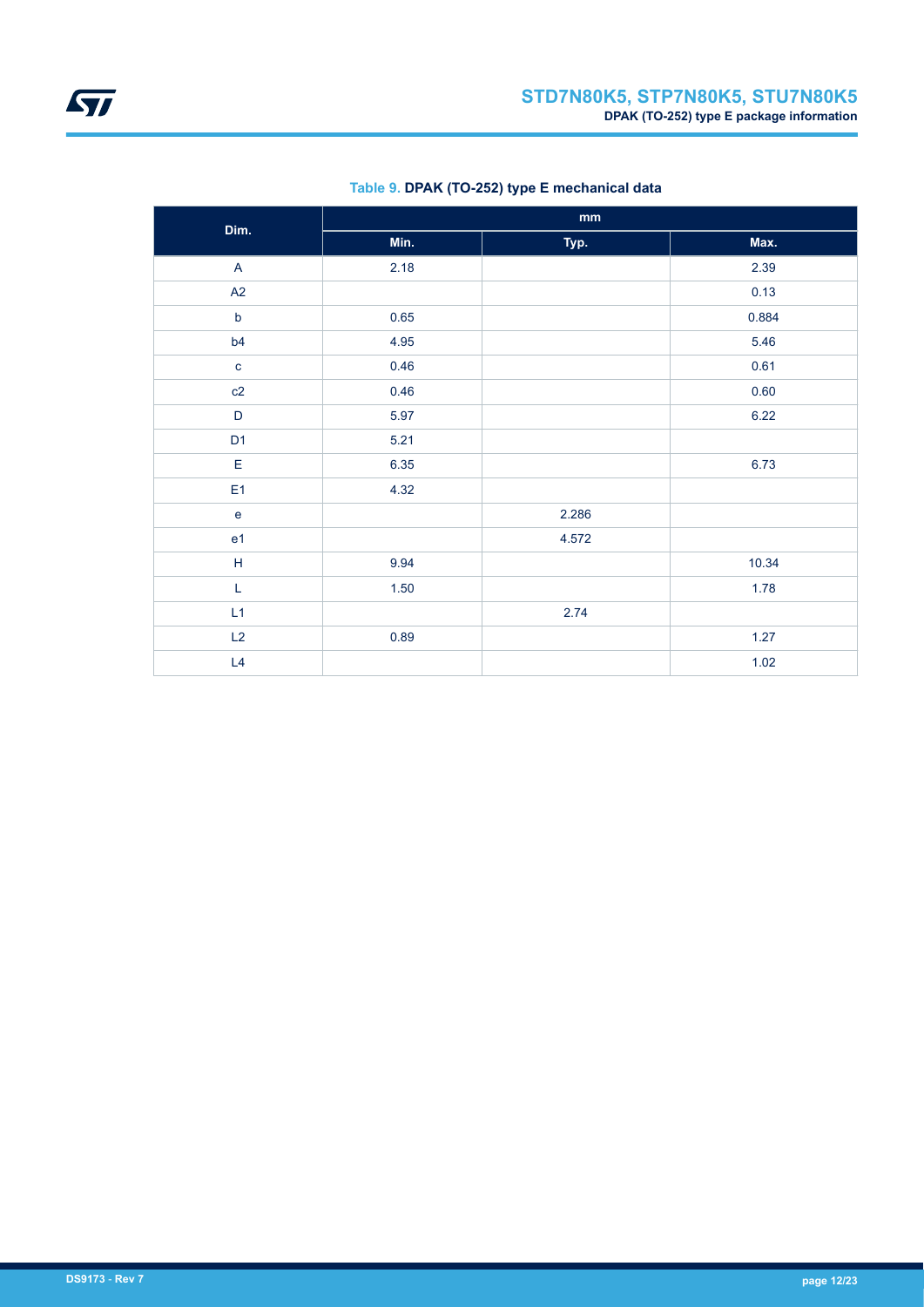

### **Figure 24. DPAK (TO-252) recommended footprint (dimensions are in mm)**

FP\_0068772\_29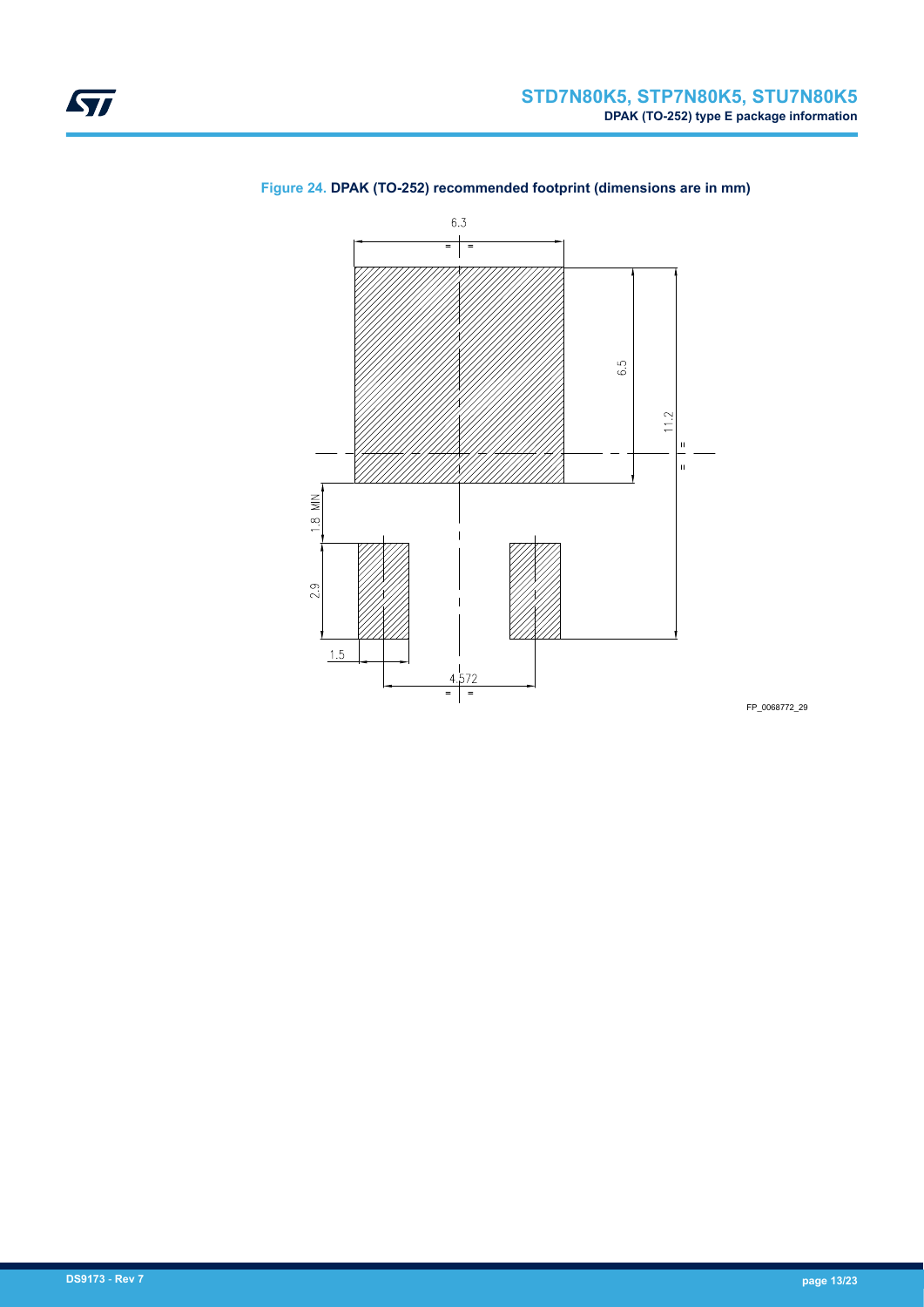### **4.3 DPAK (TO-252) packing information**

<span id="page-13-0"></span>ST

**Figure 25. DPAK (TO-252) tape outline**





AM08852v1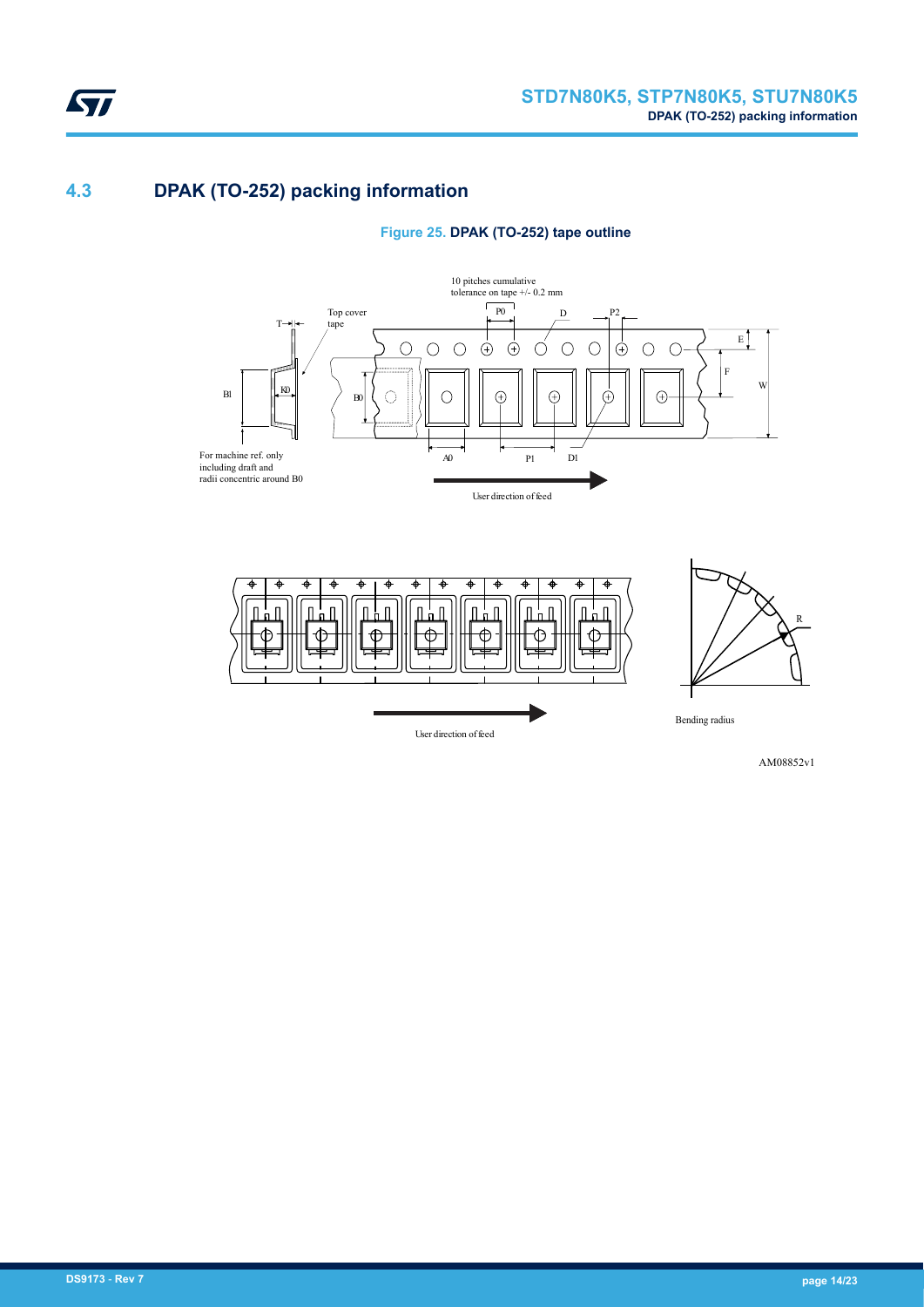**Figure 26. DPAK (TO-252) reel outline**



AM06038v1

| <b>Tape</b>    |         | Reel           |               |         |      |  |
|----------------|---------|----------------|---------------|---------|------|--|
| Dim.           | mm      |                |               |         | mm   |  |
|                | Min.    | Max.           | Dim.          | Min.    | Max. |  |
| A <sub>0</sub> | $6.8\,$ | $\overline{7}$ | A             |         | 330  |  |
| ${\sf B0}$     | 10.4    | 10.6           | B             | $1.5\,$ |      |  |
| <b>B1</b>      |         | 12.1           | $\mathbf C$   | 12.8    | 13.2 |  |
| $\mathsf D$    | 1.5     | 1.6            | $\mathsf D$   | 20.2    |      |  |
| D <sub>1</sub> | 1.5     |                | ${\mathsf G}$ | 16.4    | 18.4 |  |
| E              | 1.65    | 1.85           | ${\sf N}$     | 50      |      |  |
| $\mathsf F$    | 7.4     | 7.6            | T             |         | 22.4 |  |
| K <sub>0</sub> | 2.55    | 2.75           |               |         |      |  |
| P <sub>0</sub> | 3.9     | 4.1            | Base qty.     |         | 2500 |  |
| P <sub>1</sub> | $7.9$   | 8.1            | Bulk qty.     |         | 2500 |  |
| P <sub>2</sub> | 1.9     | 2.1            |               |         |      |  |
| ${\sf R}$      | 40      |                |               |         |      |  |
| $\top$         | 0.25    | 0.35           |               |         |      |  |
| W              | 15.7    | 16.3           |               |         |      |  |

#### **Table 10. DPAK (TO-252) tape and reel mechanical data**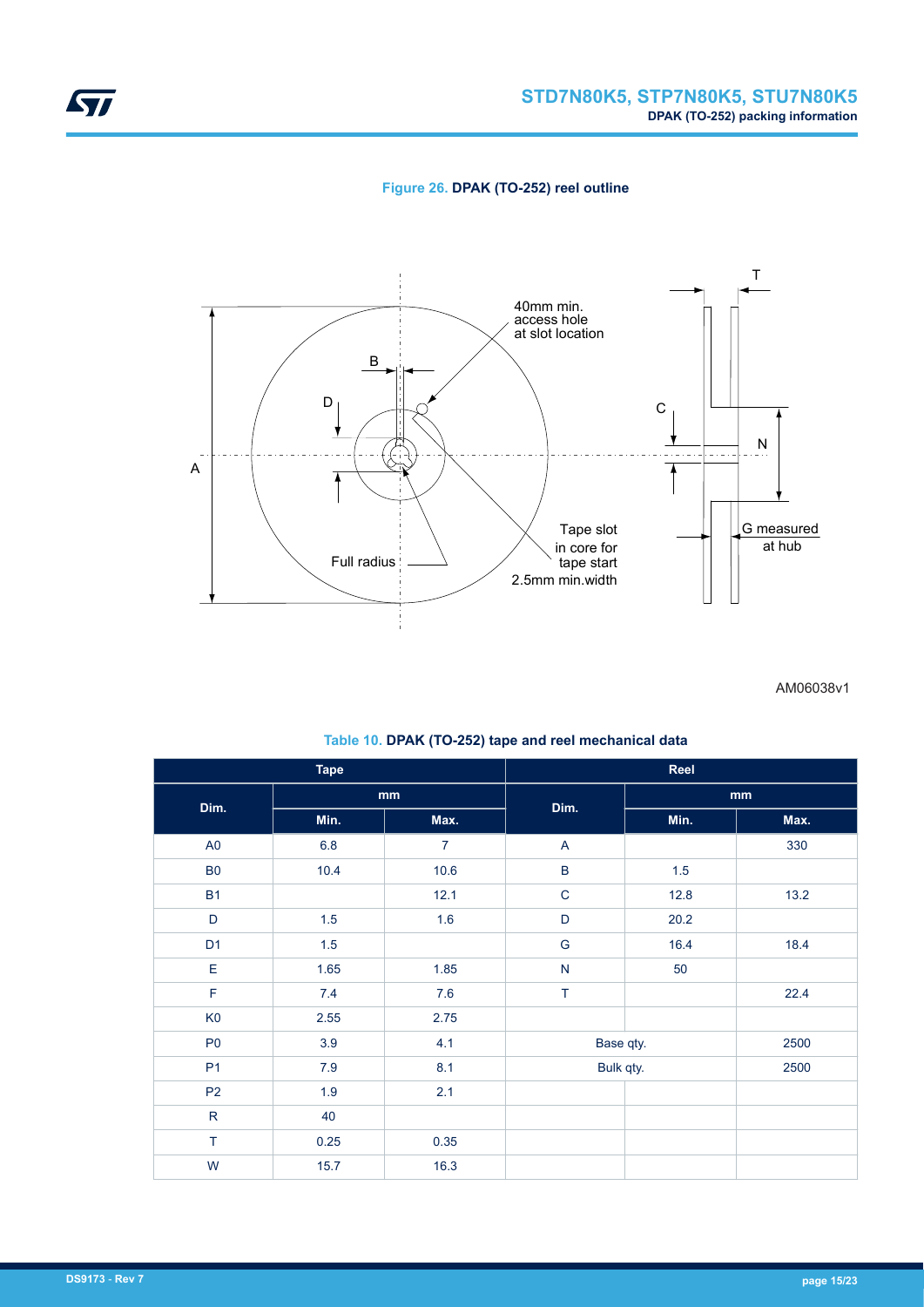## <span id="page-15-0"></span>**4.4 TO-220 type A package information**

### **Figure 27. TO-220 type A package outline**





0015988\_typeA\_Rev\_23

 $\boldsymbol{c}$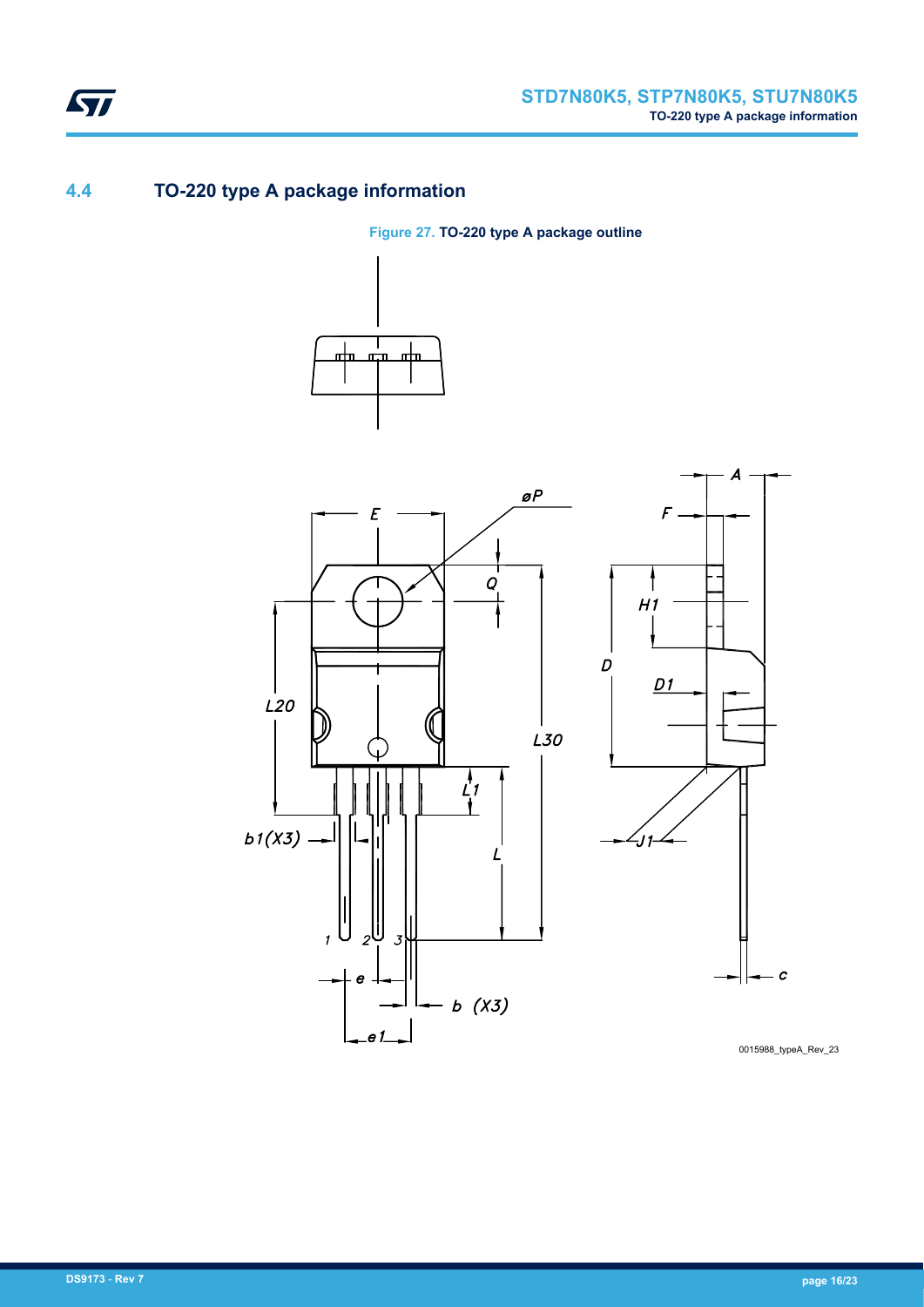| Dim.           | $\mathop{\text{mm}}\nolimits$ |       |       |  |
|----------------|-------------------------------|-------|-------|--|
|                | Min.                          | Typ.  | Max.  |  |
| $\mathsf{A}$   | 4.40                          |       | 4.60  |  |
| $\sf b$        | 0.61                          |       | 0.88  |  |
| b1             | 1.14                          |       | 1.55  |  |
| $\mathbf c$    | 0.48                          |       | 0.70  |  |
| $\mathsf D$    | 15.25                         |       | 15.75 |  |
| D <sub>1</sub> |                               | 1.27  |       |  |
| E              | 10.00                         |       | 10.40 |  |
| $\mathsf{e}$   | 2.40                          |       | 2.70  |  |
| e <sub>1</sub> | 4.95                          |       | 5.15  |  |
| F              | 1.23                          |       | 1.32  |  |
| H1             | 6.20                          |       | 6.60  |  |
| J1             | 2.40                          |       | 2.72  |  |
| L              | 13.00                         |       | 14.00 |  |
| L1             | 3.50                          |       | 3.93  |  |
| L20            |                               | 16.40 |       |  |
| L30            |                               | 28.90 |       |  |
| øΡ             | 3.75                          |       | 3.85  |  |
| $\sf Q$        | 2.65                          |       | 2.95  |  |
| Slug flatness  |                               | 0.03  | 0.10  |  |

### **Table 11. TO-220 type A package mechanical data**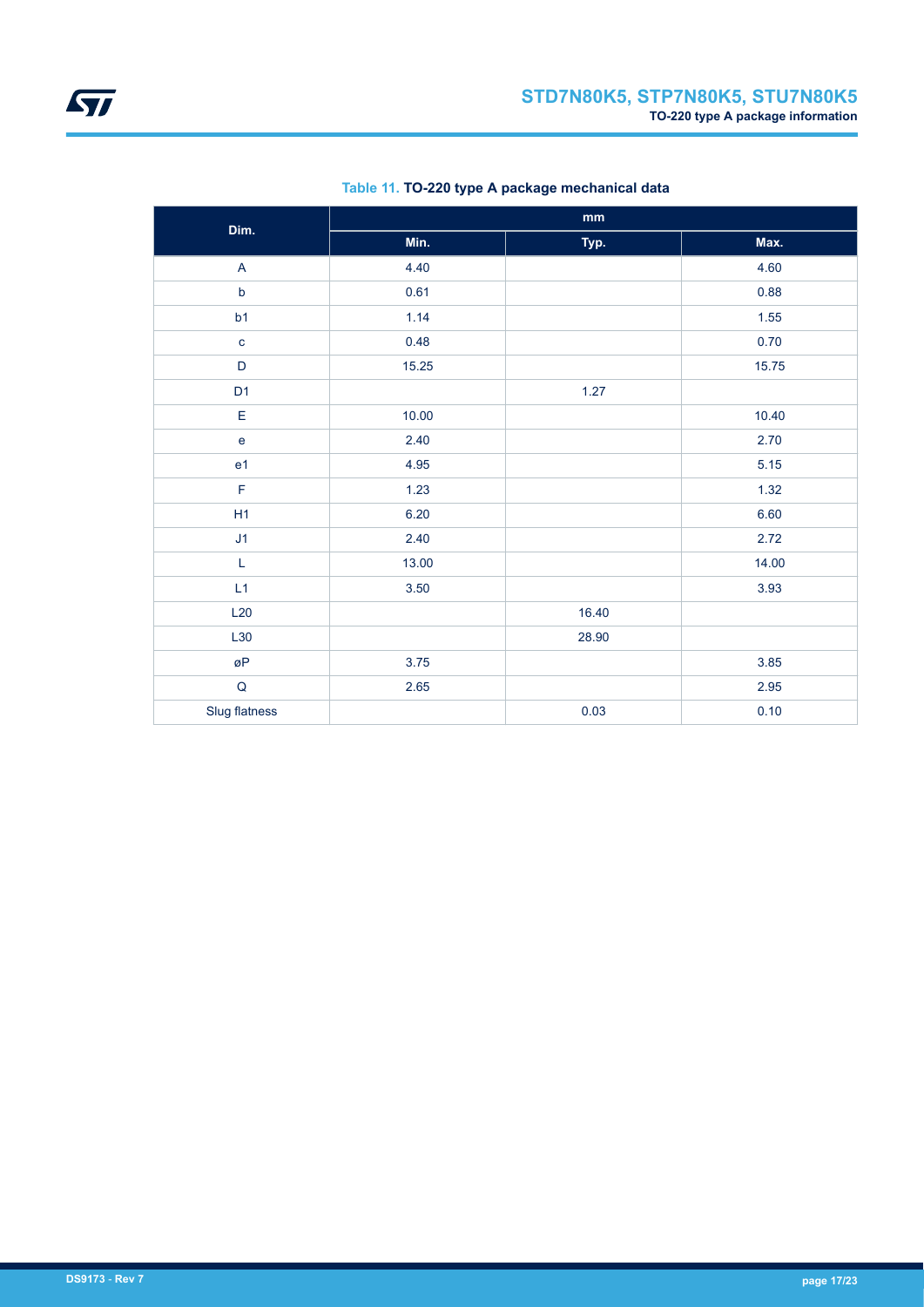<span id="page-17-0"></span>

## **4.5 IPAK (TO-251) type C package information**

**Figure 28. IPAK (TO-251) type C package outline**



0068771\_IK\_typeC\_rev15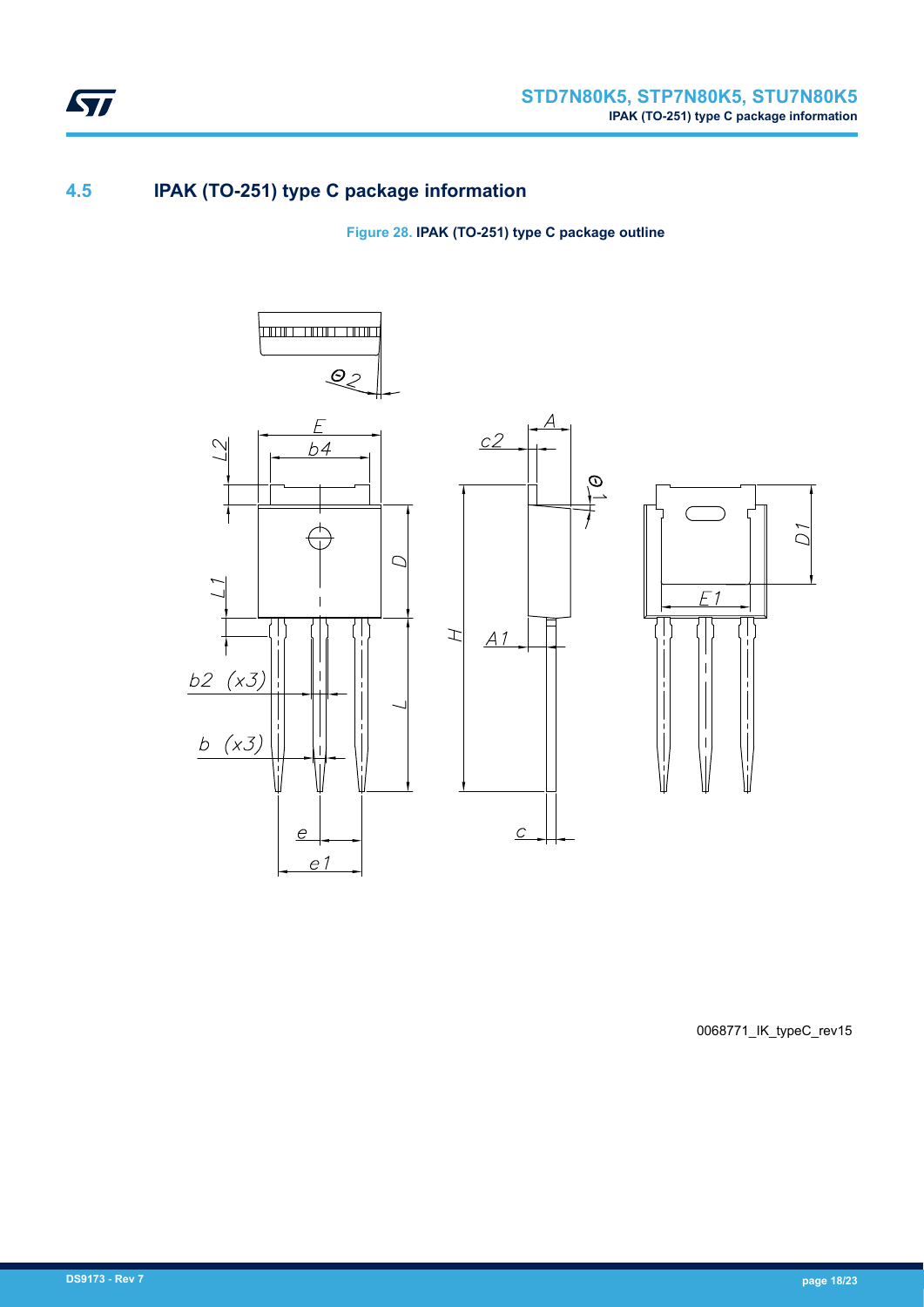| Dim.                    | $\mathop{\text{mm}}\nolimits$ |             |             |  |
|-------------------------|-------------------------------|-------------|-------------|--|
|                         | Min.                          | Typ.        | Max.        |  |
| $\overline{\mathsf{A}}$ | 2.20                          | 2.30        | 2.35        |  |
| A1                      | 0.90                          | 1.00        | 1.10        |  |
| $\mathsf b$             | 0.66                          |             | 0.79        |  |
| b2                      |                               |             | 0.90        |  |
| b4                      | 5.23                          | 5.33        | 5.43        |  |
| $\mathbf{C}$            | 0.46                          |             | 0.59        |  |
| c2                      | 0.46                          |             | 0.59        |  |
| $\mathsf D$             | 6.00                          | 6.10        | 6.20        |  |
| D <sub>1</sub>          | 5.20                          | 5.37        | 5.55        |  |
| $\mathsf E$             | 6.50                          | 6.60        | 6.70        |  |
| E <sub>1</sub>          | 4.60                          | 4.78        | 4.95        |  |
| $\mathbf{e}$            | 2.20                          | 2.25        | 2.30        |  |
| e <sub>1</sub>          | 4.40                          | 4.50        | 4.60        |  |
| $\mathsf H$             | 16.18                         | 16.48       | 16.78       |  |
| L                       | 9.00                          | 9.30        | 9.60        |  |
| L1                      | 0.80                          | 1.00        | 1.20        |  |
| L2                      | 0.90                          | 1.08        | $1.25$      |  |
| $\theta$ 1              | $3^\circ$                     | $5^{\circ}$ | $7^\circ$   |  |
| $\theta$ 2              | $1^{\circ}$                   | $3^{\circ}$ | $5^{\circ}$ |  |

### **Table 12. IPAK (TO-251) type C package mechanical data**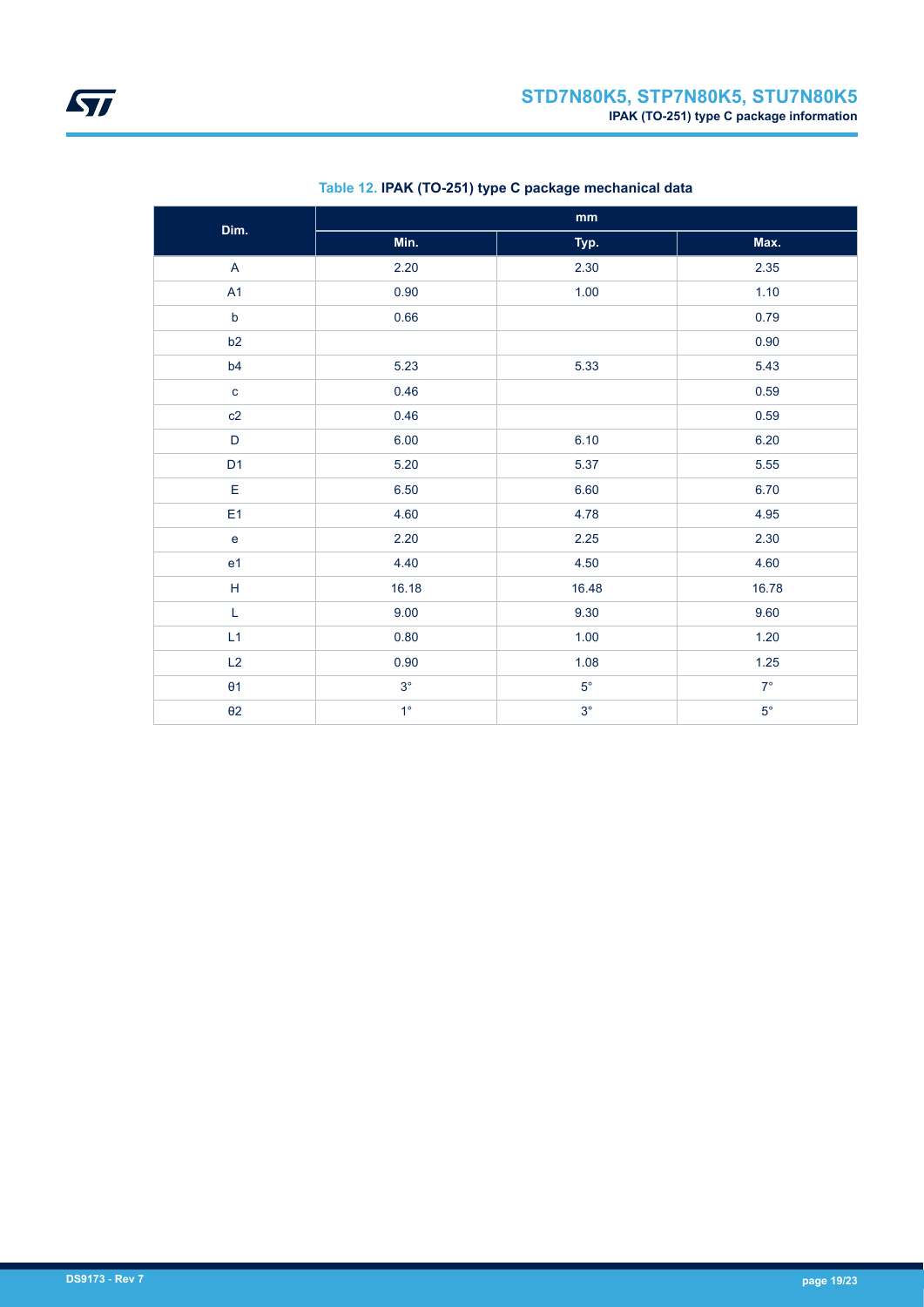<span id="page-19-0"></span>

# **5 Ordering information**

### **Table 13. Ordering information**

| Order code | <b>Marking</b> | Package     | Packing       |
|------------|----------------|-------------|---------------|
| STD7N80K5  | 7N80K5         | <b>DPAK</b> | Tape and reel |
| STP7N80K5  |                | TO-220      | Tube          |
| STU7N80K5  |                | <b>IPAK</b> |               |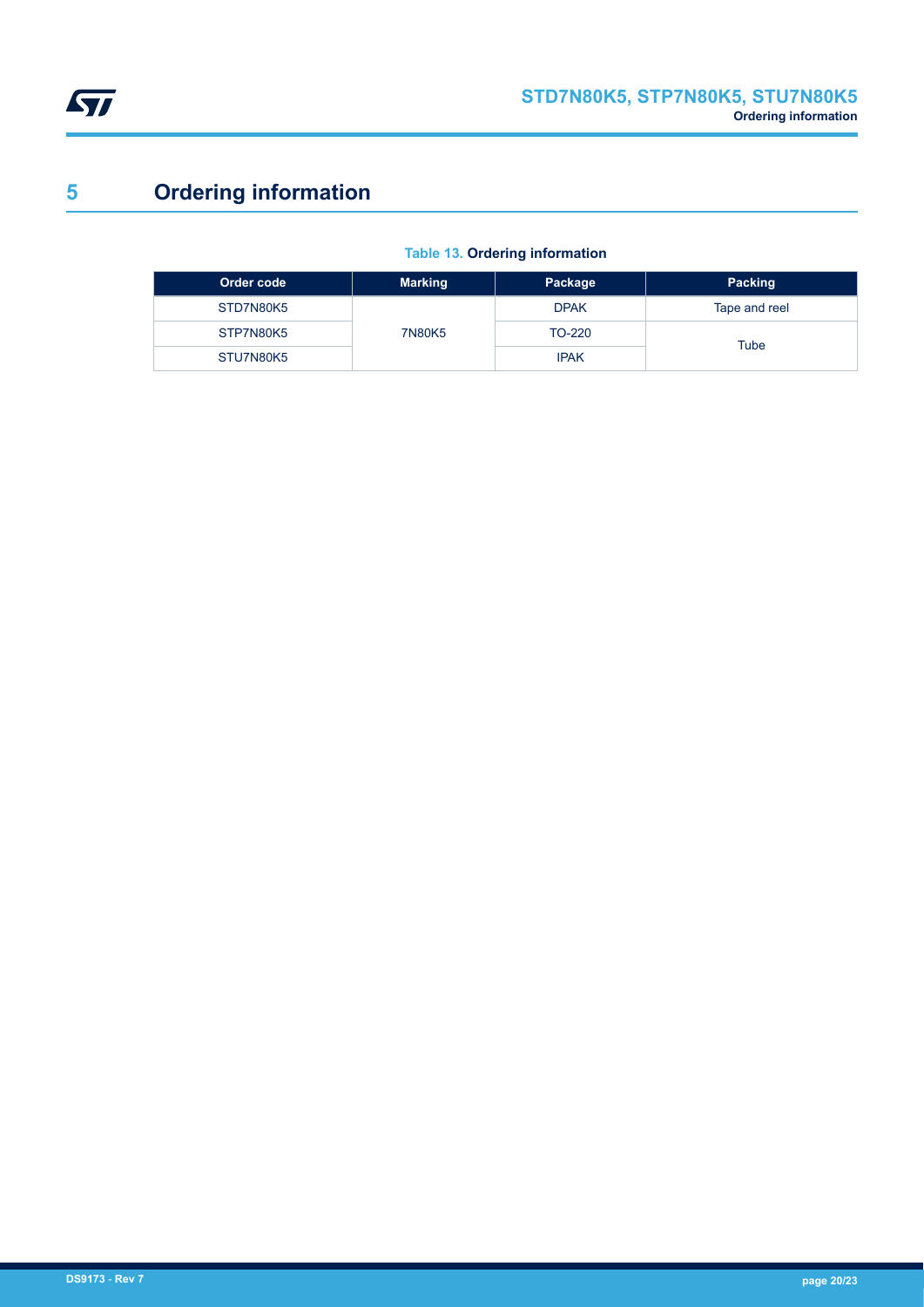<span id="page-20-0"></span>

## **Revision history**

#### **Table 14. Document revision history**

| <b>Date</b> | <b>Revision</b> | <b>Changes</b>                                                                                                                                                                                             |
|-------------|-----------------|------------------------------------------------------------------------------------------------------------------------------------------------------------------------------------------------------------|
| 17-Jul-2012 | 1               | First release.                                                                                                                                                                                             |
| 17-Oct-2012 | 2               | Minor text changes in cover page<br>Modified: title and $I_D$ value in cover page                                                                                                                          |
| 19-Dec-2012 | 3               | Minor text changes<br>Added: IPAK package<br>Updated: Section 4: Package mechanical data for IPAK                                                                                                          |
| 18-Mar-2013 | 4               | Modified: $I_{AR}$ value on Table 2<br>Updated: Section 4: Package mechanical data only for DPAK package                                                                                                   |
| 09-Oct-2013 | 5               | The part number STF7N80K5 has been moved to a separate datasheet<br>Minor text changes                                                                                                                     |
| 19-May-2017 | 6               | Updated title, description and features in cover page.<br>Updated Table 2: "Absolute maximum ratings" and Table 4:<br>"On/off states".<br>Updated Section 4: "Package information".<br>Minor text changes. |
| 09-Sep-2020 | 7               | The DPAK type A2 and IPAK type A package information have been removed from the datasheet.<br>Minor text changes.                                                                                          |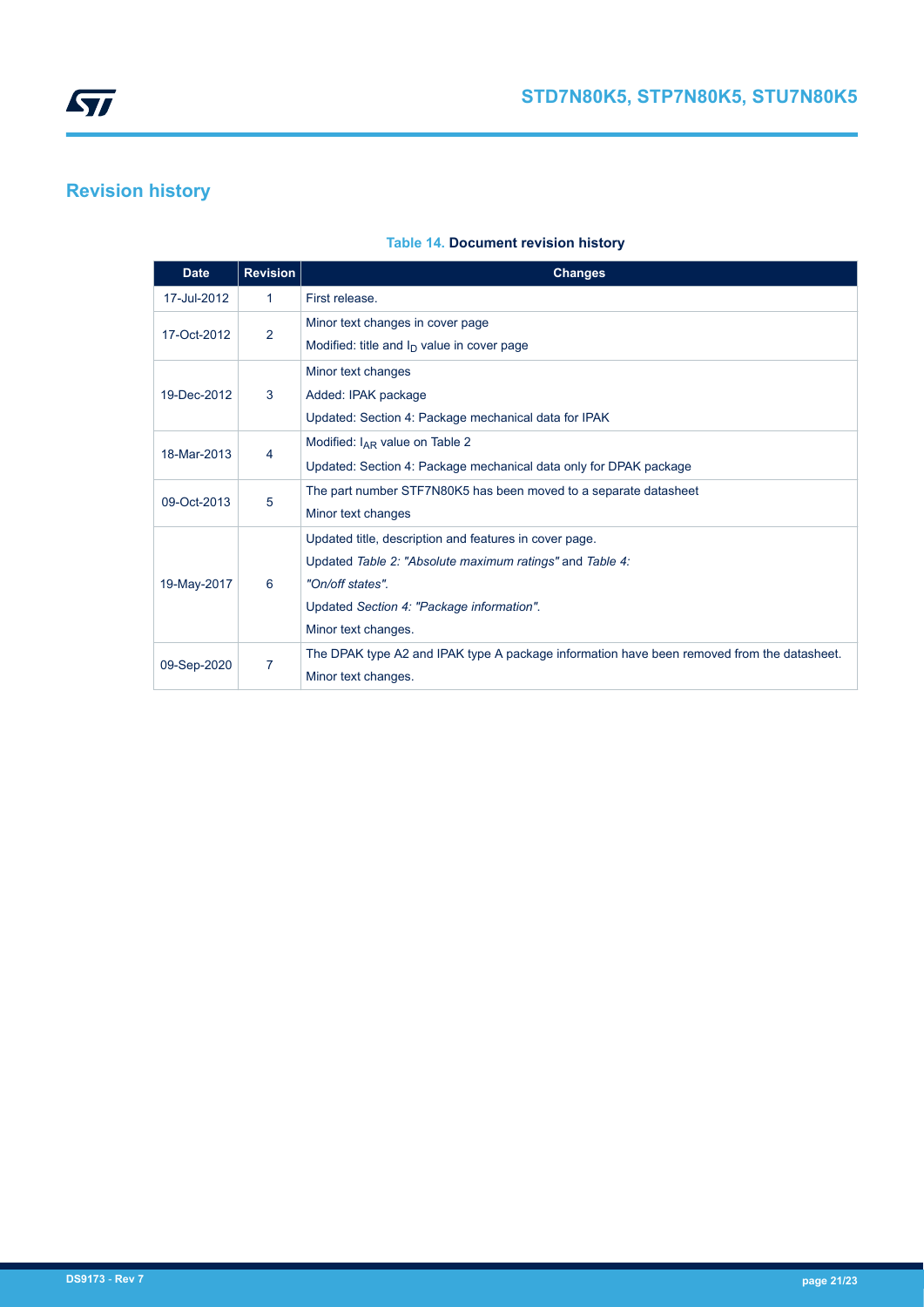

# **Contents**

| $\mathbf{1}$            |     |  |  |  |  |
|-------------------------|-----|--|--|--|--|
| $\overline{2}$          |     |  |  |  |  |
|                         |     |  |  |  |  |
| $\mathbf{3}$            |     |  |  |  |  |
| $\overline{\mathbf{4}}$ |     |  |  |  |  |
|                         | 4.1 |  |  |  |  |
|                         | 4.2 |  |  |  |  |
|                         | 4.3 |  |  |  |  |
|                         | 4.4 |  |  |  |  |
|                         | 4.5 |  |  |  |  |
| 5                       |     |  |  |  |  |
|                         |     |  |  |  |  |